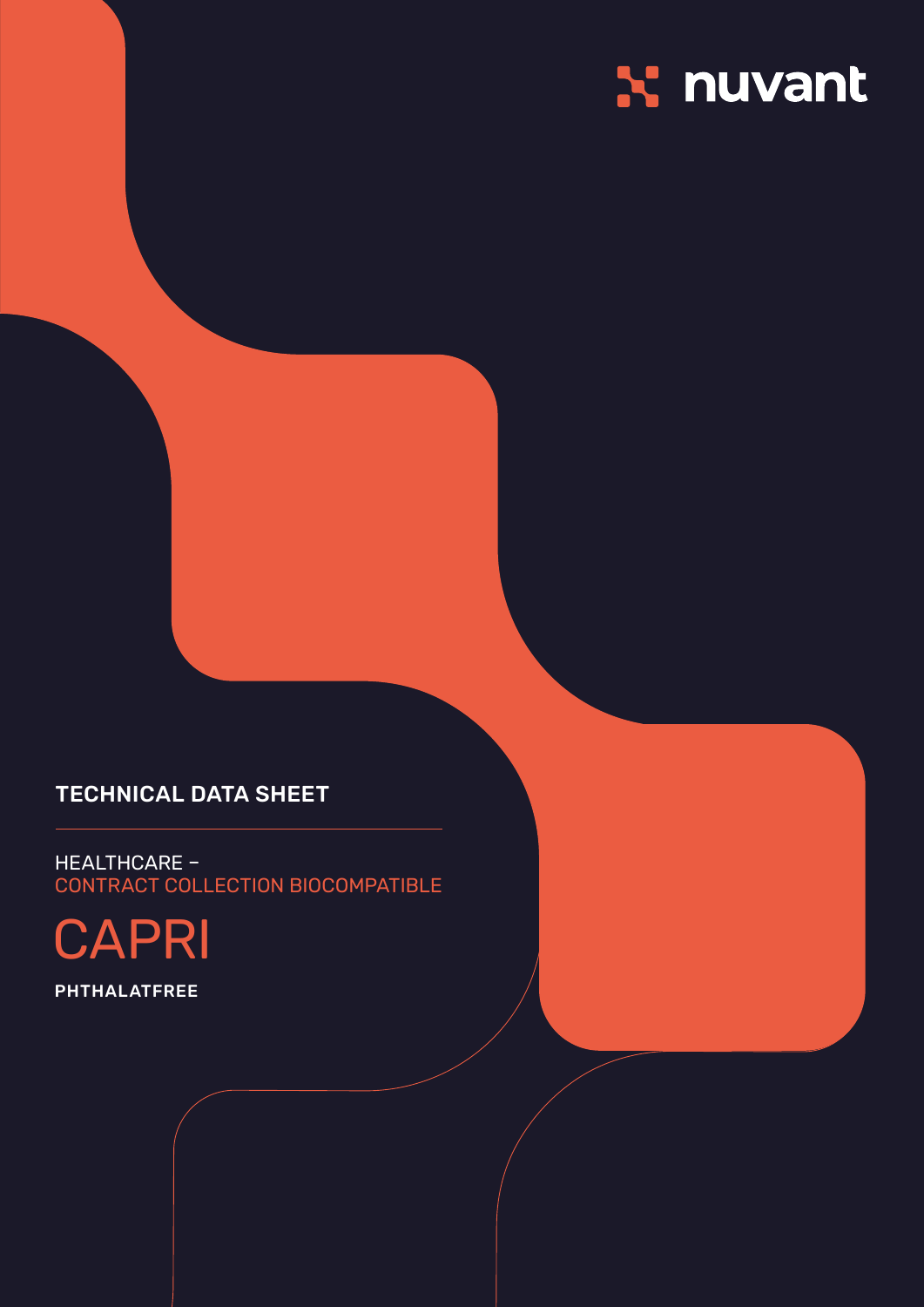# **CAPRI**

HEALTHCARE – CONTRACT COLLECTION BIOCOMPATIBLE

#### Colour Fastness

| <b>LIGHTFASTNESS</b><br>21            | DIN EN ISO 105-B02        | Level $\geq 6$                                 |
|---------------------------------------|---------------------------|------------------------------------------------|
| 22 RESISTANCE TO SEA WATER            | DIN EN ISO 105-E02        | 4-5 minimum                                    |
| RESISTANCE TO CHLORINATED WATER<br>23 | <b>DIN EN ISO 105-E03</b> | 4 minimum                                      |
| RESISTANCE TO ARTIFICIAL SALIVA<br>24 | DIN 53 160-1              | Passed, Note 5                                 |
| 25 RESISTANCE TO ARTIFICIAL SWEAT     | DIN 53 160-2              | Passed, Note 5                                 |
| RESISTANCE TO PERSPIRATION<br>26.     | DIN EN ISO 105-E04        | Passed, Note 4-5                               |
| HEAT AGEING @ 85 °C, 7 days<br>27     | LP-463LB-13-01            | Rating 4 ISO Gray Scale                        |
| RESISTANCE TO CROCKING<br>28.         | DIN EN ISO 105-X 12       | Dry-Minimum 5.0 AATCC<br>Wet-Minimum 5.0 AATCC |

### **Performance**

## Safety/Hygiene

| 16  | CYTOTOXICITY                                                                          | EN ISO 10993-5              | Passed                                           |
|-----|---------------------------------------------------------------------------------------|-----------------------------|--------------------------------------------------|
| 17  | <b>IRRITATION AND HYPERSENSITIVITY</b>                                                | EN ISO 10993-10; Patch Test | Passed                                           |
|     | RESTRICTED SUBSTANCES TEST<br>18 Part 3: Migration of certain elements,<br>toy safety | <b>DIN EN 71-3</b>          | Emission of heavy metal<br>below detection limit |
| 19  | BLOOD RESISTANCE TEST                                                                 | <b>TITV Greiz</b>           | Passed                                           |
| 20. | URINE RESISTANCE TEST                                                                 | <b>DIN EN ISO 32100</b>     | Passed; No changes, note 5                       |
|     |                                                                                       |                             |                                                  |

| MARTINDALE CYCLES, Dry                   | DIN EN ISO 12 947-2     | $\geq 400.000$                                             |
|------------------------------------------|-------------------------|------------------------------------------------------------|
| WYZENBEEK ABRASION RESISTANCE<br>8       | CFFA 1A (50.000 cycles) | Meets or exceeds                                           |
| RESISTANCE TO OILS - BENDING TEST<br>9   | <b>DIN 53 359</b>       | No change                                                  |
| RESISTANCE TO HYDROSTATIC PRESSURE<br>10 | <b>DIN EN 20811</b>     | $\geq 1000$ cm                                             |
| COLD CRACK at -29°C, 4.05J impact<br>11  | <b>FLTM BN 128-01</b>   | No visible cracking                                        |
| <b>BREAKING STRENGTH</b><br>12           | ISO 1421 Method 1       | Warp: 350 N min.<br>Weft: 300 N min.                       |
| RESISTANCE TO TEAR (TONGUE)<br>13        | ISO 4674-1              | Warp: 25 N min.<br>Weft: 25 N min.                         |
| ADHESION OF VINYL FILM TO FABRIC<br>14   | ISO 2411                | Warp: 20 N min.<br>Weft: 20 N min.                         |
| STRETCH/SET<br>15                        | <b>SAE J855</b>         | Warp: 25 %min. / 10 %, max.<br>Weft: 50%, min. / 18%, max. |







## General Properties

| Total Weight          | <b>DIN EN ISO 2286</b> | $730 + (-50)$ g/m2                             |
|-----------------------|------------------------|------------------------------------------------|
| Total Thickness       | DIN EN ISO 22861.20    | $1.10 + (-0.10)$ mm                            |
| 3 Composition         |                        | 80.82% PVC Phthalate free<br>19.18 % Polyester |
| 4 Roll Width / Lenght |                        | $1.37 \text{ m} / 30 \text{ lm}$               |

#### Flame Retardant

| 5 FLAME RETARDANT |     | EN 1021-1/2                                 | Passed                |
|-------------------|-----|---------------------------------------------|-----------------------|
| 6 FLAME RETARDANT | $=$ | SAE J369/MVSS302,<br>FED-STD-191A Test 5903 | 100 mm / minute, max. |